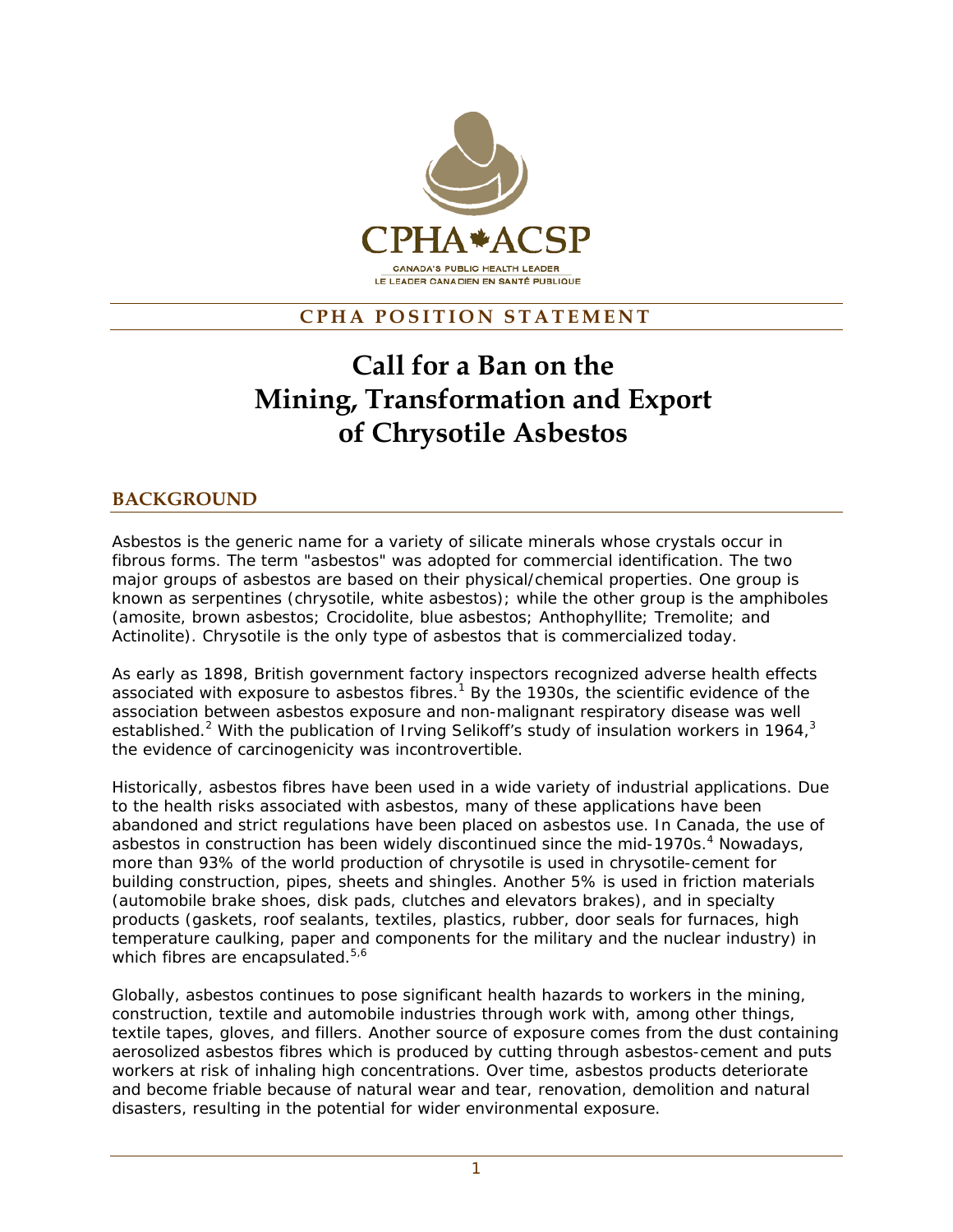Chrysotile asbestos represents 100% of the current world asbestos trade and ninety-five percent of all asbestos ever used. Canada is the only western industrialized country that still continues to mine and manufacture asbestos for exportation from the Townships of the Lac d'Amiante in Quebec, the only mine left in operation in Canada today. In 2006, exports represented 92% of total asbestos production in Canada. That same year, Canada was ranked the world's fifth largest producer of chrysotile.<sup>7</sup> Canada is a net exporter of chrysotile fibres, but imported manufactured products are valued at \$111 million from more than 40 countries, comprised mainly of friction materials, tubes, pipes, corrugated sheets and panels.

## **ISSUE**

## **Asbestos: A Public Health Issue**

The scientific consensus today is that all types of asbestos fibres, including chrysotile, cause asbestosis, lung cancer, and other cancers most specifically mesothelioma.<sup>8</sup> Currently, regulatory and advisory bodies such at the International Association for Research on Cancer (IARC), the American Conference of Governmental Industrial Hygienists, the US Occupational Safety and Health Administration and the European Union categorize all forms of asbestos as carcinogenic to humans. In Canada, non-encapsulated asbestos-containing products are regulated or prohibited under the Hazardous Products Act as they are likely to release free fibres into the environment which can be inhaled and cause adverse health effects.

In a global context, the World Health Organization (WHO) estimated that currently 125 million people are exposed to asbestos at the workplace. According to global estimates at least 90,000 preventable deaths occur each year from asbestos-related lung cancer, mesothelioma and asbestosis resulting from occupational exposure.<sup>9, 10, 11</sup>

The magnitude of the public health problem related to asbestos in Canada (its mining and use) over the last 50 years is significant. According to the Confédération des syndicats nationaux, the workers' compensation figures for 2009 indicate that 84% of deaths from occupational disease in Quebec were caused by asbestos.<sup>12</sup> Other statistics confirm that Quebec is experiencing an epidemic of asbestos-related disease. Data compiled by Statistics Canada showed 134 new cases of mesothelioma reported in Quebec in 2004.13 The Quebec National Public Health Institute (INSPQ) also reported 211 cases of asbestosis in 2004.<sup>14</sup> These data likely underestimate the situation, since data tend to show that for every case of mesothelioma, asbestos causes two to three times as many cases of lung cancer<sup>15</sup> and because symptoms for asbestos-related disease can take 10 to 50 years to manifest.<sup>16, 17</sup>

## **CONSIDERATIONS**

## **Deceptive Commercial and Exporting Practices**

The chrysotile asbestos industry in Quebec, Brazil, Kazakhstan, Zimbabwe and Russia claims that chrysotile asbestos can and is being safely used. In 1997, the Government of Canada (GOC) signed a memorandum of understanding in support of the "responsible-use policy" with Canadian chrysotile producers.<sup>18</sup> The aim of the responsible-use policy is ostensibly to increase workers' protection worldwide. This MOU commits the GOC to assist the industry to encourage the countries importing asbestos to endorse the responsible-use policy and to develop appropriate regulations where they do not already exist. This voluntary industry policy's objective is to supply chrysotile only to those users that are in compliance with their respective national regulations.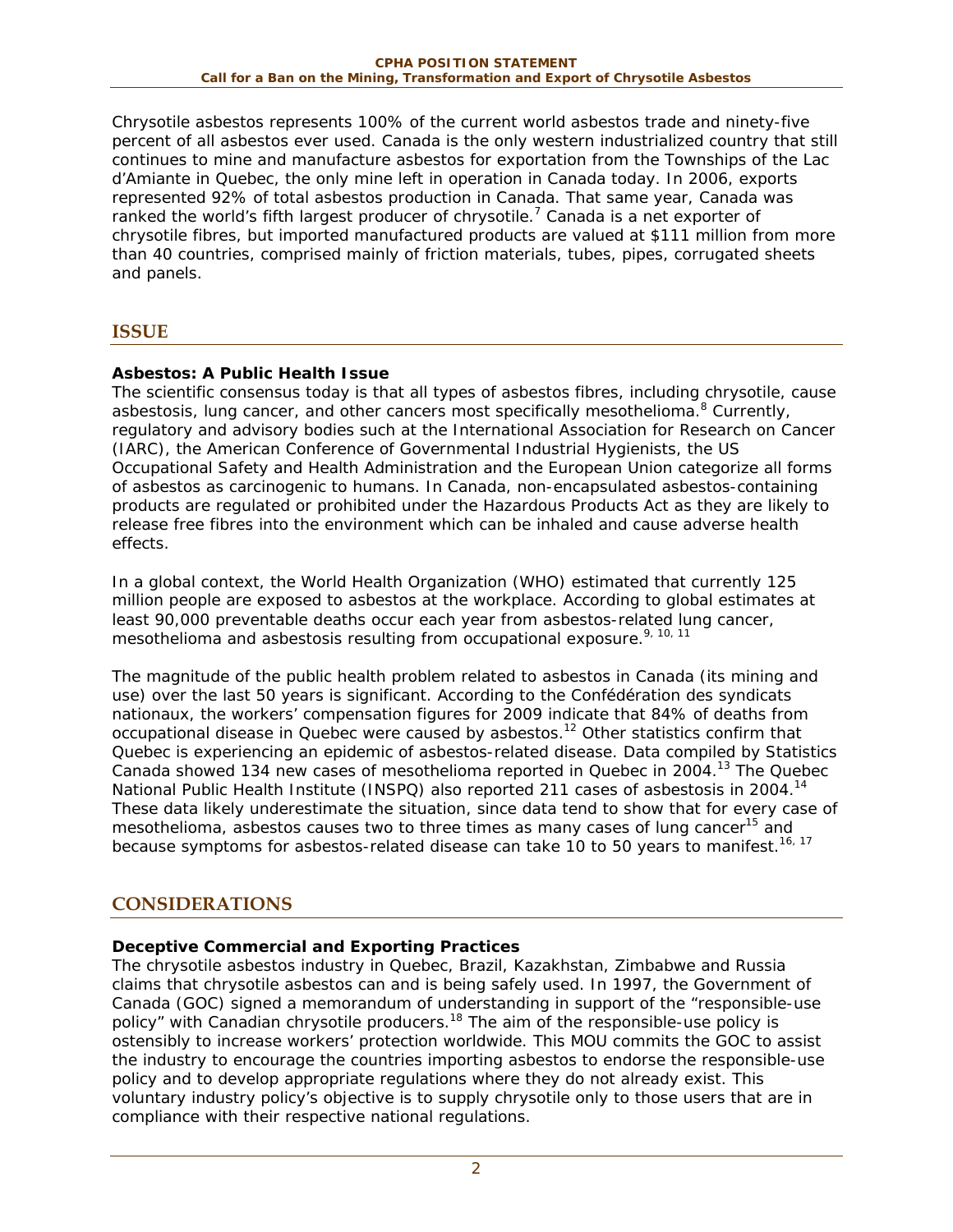#### **The Rotterdam Convention**

The Rotterdam Convention was created specifically to protect people in developing countries and countries in economic transition from being harmed by hazardous substances. In many of these countries protections are few and awareness of the hazards associated with such substances is almost non-existent.<sup>19</sup> The Convention provides for Prior Informed Consent, requiring that countries be informed that a substance they may import is hazardous. Despite its support for a responsible-use of chrysotile asbestos policy, Canada is one of the countries along with Zimbabwe, Russia and China, that continues to stand in the way of international consensus by blocking the inclusion of chrysotile asbestos in a list of hazardous substances requiring prior informed consent when exporting them under the Rotterdam Convention.<sup>20</sup>

In recent correspondence with CPHA, both the Minister of Natural Resources and the Minister of Foreign Affairs reaffirmed this position, stating that Parties attending the Rotterdam Convention in Rome in October 2008 were unable to reach a consensus. Although, the conference of Parties agreed to further consider the inclusion of chrysotile asbestos in Annex III of the Rotterdam Convention in 2011, both Ministers did not indicate the position that the GOC intends to defend at the next meeting of the Conference of Parties. However, two Government of Canada's senior officials have stated publicly that Canada will block the recommendation of the Convention's expert body (the Chemical Review Committee) to include chrysotile asbestos on the Convention's list of hazardous substances at the next meeting of the Conference of the Parties to the Rotterdam Convention in  $2011.<sup>21,22</sup>$ 

#### **Public Funds and Asbestos**

The Chrysotile Institute, a non-profit organization established in 1984, is directed by a Board of Directors made up of asbestos industry, labour and federal and provincial (Québec) government representatives. The President of the CI's Board is registered with the federal Office of the Commissioner of Lobbying of Canada on behalf of the Institute.<sup>23</sup> The Institute receives \$250K in funding from the federal government and \$200K from the Quebec government, as well as from the asbestos industry in Canada.<sup>24</sup> Its objectives include promoting the adoption and application of appropriate prevention and control measures, regulations, standards, work practices and techniques for the safe use of chrysotile. According to the CI's website, it has been involved in conferences and training workshops in cooperation with national governments and the International Labour Organisation (ILO) in more than 60 countries to promote the controlled use of chrysotile in other countries.<sup>25</sup> However, information about the composition of its Board, the publication of annual reports or details about its activities and their impact is not available on CI's website. CPHA requested this information from the CI, but received in reply the Institute's publications including manuals on the safe handling procedures of chrysotile asbestos and multiple studies related to exposure to chrysotile and different types of asbestos.

In 2007, two competitors (LAB Chrysotile Inc and the Jeffrey Mine) merged sales teams to protect the Canadian market share from overseas competition. This resulted in the creation of the Chrysotile Canada Inc., a sales agency aimed at maximizing sales and saving costs. LAB Chrysotile Inc. established in 1986 operates a mine in the Townships of the Lac d'Amiante. LAB Chrysotile shares the same web portal as the Chrysotile Institute at www.chrysotile.com. It is difficult to clarify the nature of the relationship between the CI and LAB Chrysotile Inc.<sup>26</sup>

#### **Workers' safety in importing countries**

The GOC consistently responds that it follows, supports, and promotes the controlled-use approach and the responsible-use policies. It relies on the asbestos industry to voluntarily export only to countries practicing safe use with strict exposure regulations equivalent to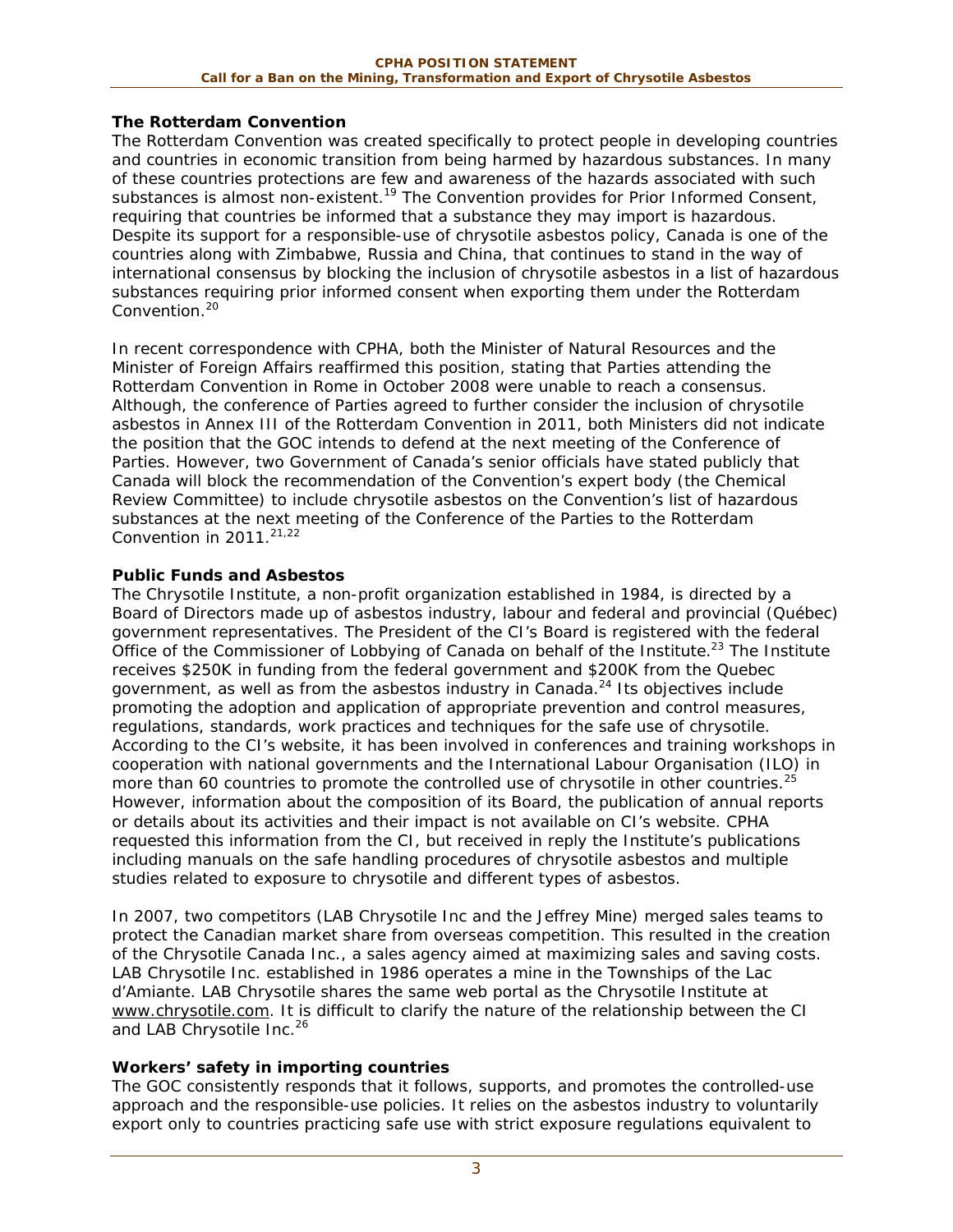Canada's. At the same time, the GOC claims that implementation of domestic measures to ensure workplace health and safety when using asbestos is a matter of foreign sovereignty.<sup>27</sup> The GOC continues to provide financial support and actively promotes Canadian exports to the remaining markets for asbestos, mainly in the developing countries of India, Sri Lanka, Indonesia, Thailand, and Bangladesh where in fact occupational health and safety systems are poorly positioned to ensure safe asbestos handling.<sup>28</sup>

The health consequences and burden of disease related to asbestos in importing countries is being documented and is expected to become considerable in future years. For instance, over 40% of asbestos used in India comes from Canada and Indian workers in cement products, textile and other industries are beginning to show adverse health effects that portend a large increase in asbestos-related cancers similar to that we are currently experiencing in the developed world.<sup>29</sup> A recent report published by the Mexican Institute of Social Security, a government health agency, indicates a rising number of deaths there as high as 500 per year due to asbestos exposure.<sup>30</sup>

Health experts in Canada and around the world have documented and condemned the misleading information the industry disseminates about the safe use of asbestos in developing countries.31, 32

#### **Occupational Health & Safety of Asbestos Industry Workers and the State of the Asbestos Industry in Canada**

In 1979, the Government of Canada adopted the controlled-use approach to asbestos. This means that, through the enforcement of appropriate federal and provincial workplace exposure limits and regulations categories of consumer and workplace products and practices under the Hazardous Products Acts, the GOC is able to rigorously control exposure to chrysotile in compliance with the ILO Convention 162 Concerning Safety in the Use of Asbestos.

In 2007, Health Canada brought together international experts to determine the potency of exposure to chrysotile versus other forms of asbestos, and how best to estimate the risk of cancer from exposure to chrysotile asbestos.<sup>33</sup> The panel did not make recommendations about whether chrysotile should be listed according to the Rotterdam Convention requirements, or whether it should be banned, because panel members were asked only to look at the science of the substance's cancer-causing potential. $34$ 

The Canadian Workplace Hazardous Materials Information System (WHMIS) indicates that all forms of asbestos are toxic for both carcinogenicity and chronic health effects and toxicity.<sup>35</sup> The Canadian Centre for Occupational Health and Safety (CCOHS) uses the same permissible exposure limit as the US Occupational Health and Safety and Health Administration.<sup>36</sup> Quebec uses a different threshold limit value. Samples taken during a five-year period from 1995 – 2000 at Thetford Mines showed that asbestos workers were exposed to higher levels than the standard threshold limit in more than 10% of the samples.<sup>37</sup>

The Institut National de Santé Publique du Québec (INSPQ) has over the past several years published fifteen reports related to asbestos, all of them documenting that it has proven impossible to handle chrysotile asbestos safely in Quebec.<sup>38</sup> The INSPQ states that "safe use" of chrysotile asbestos is likely impossible, particularly for construction workers. The Institut opposed the Quebec government's policy of increased use of chrysotile asbestos.<sup>39</sup>

World production and consumption of chrysotile has increased from an estimated 1.9 million metric tonnes to 2.2 million metric tonnes in 2006. However, in Canada production has been following a downward trend due partly to a fiercely competitive market, high production and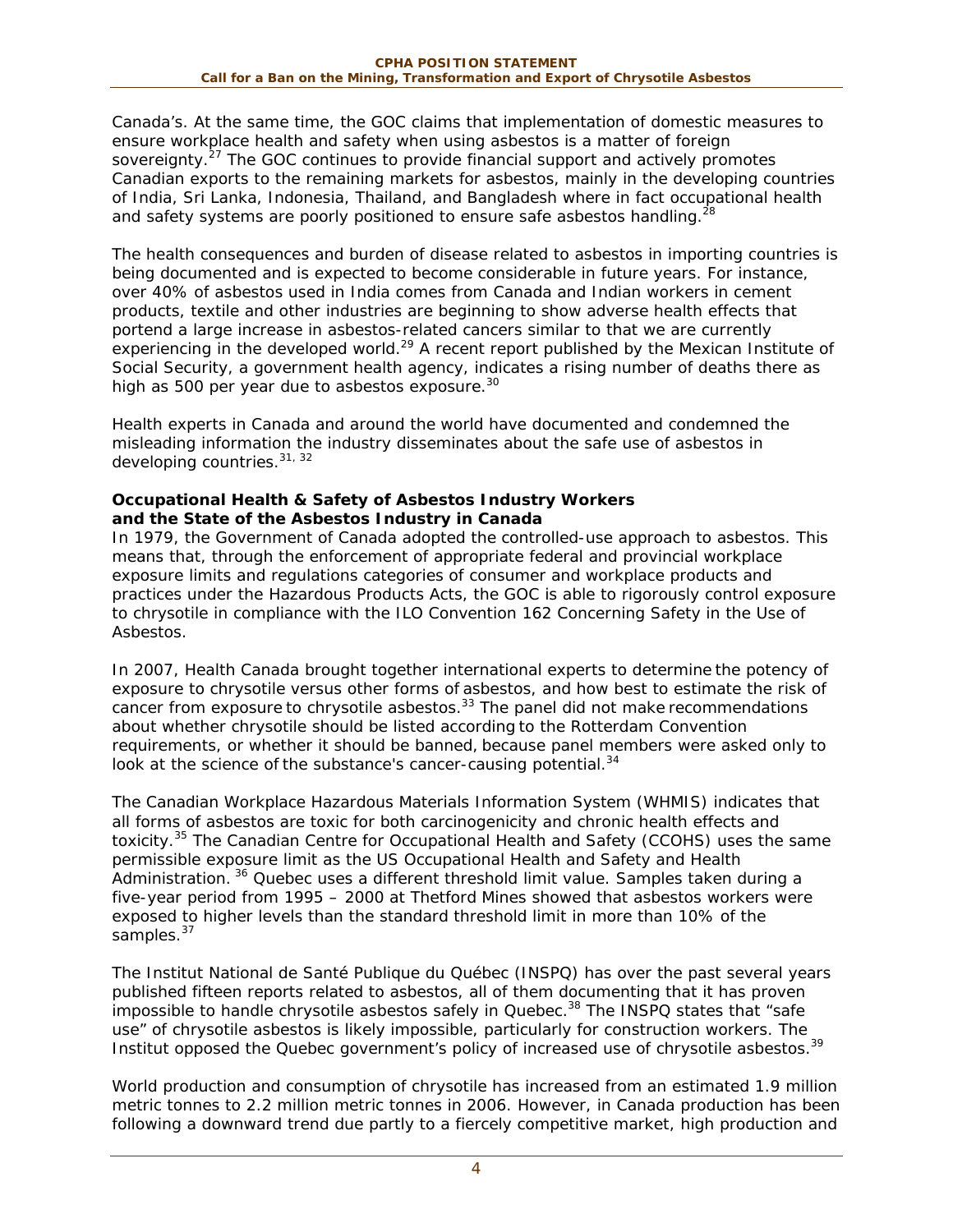transportation costs, and the fact that Canada is far removed from the remaining importing countries. Thus, production has declined from an estimated 1.5 million metric tonnes of the fibres in the late 1970s with more than 4,000 workers in 8 different mines to half a million metric tonnes in the late 90s.<sup>40</sup>

Today total estimated exports are down to 200 000 tonnes; the asbestos industry represents approximately 7% of jobs in the region of Thetford Mines (approximately 400 jobs), a significant decline from 33% in previous years. There would, nonetheless, be an economic impact from a ban on the mining, production and export of asbestos and asbestos products. Those employed in the industry would be laid off and the economic benefits to the communities (such as municipal taxation revenues) would disappear. Attention should be given to steps mitigate the impact on individual, family and community well-being as a result of a shut-down of this industry.

## **Need for Continued Research**

The CCOHS has concluded that all types of asbestos are known to cause progressive lung diseases known as asbestosis and pleural abnormalities. However, CCOHS, l'Institut National de Santé Publique du Québec (INSPQ) as well as the Chrysotile Institute have identified several gaps in knowledge that need further research including:

- Differences in the potential of the different asbestos types in causing diseases
- **EXTER** Limited information on adverse effects at low exposure levels
- **IMPACT IMM** Impact of intermittent exposure on the development of pleural plaques, its impact on breathing capacity and increased risk for lung cancer
- Lack of data on health risks related to asbestos exposure in construction, textile industries and industries involving maintenance and repair of asbestos-containing products or structures such as automobile workers,
- Substitutes for asbestos have been found for most applications of the material but only limited or no data are available on their health risk assessments.<sup>41</sup> The Builders and Wood Workers International Union provides a list of safer substitutes to asbestos-cement products. 42

# **POLITICAL/STAKEHOLDER CONSIDERATIONS**

Several international and national bodies have taken positions on this issue $43$ , including:

- 2005: the World Federation of Public Health Associations (WFPHA) passed a resolution that called for a ban on the mining, production, use and export of asbestos.
- 2006: The International Labour Organization (ILO) called for a complete ban on asbestos mining and production and the WHO called for the elimination of asbestosrelated diseases worldwide, noting that the "most efficient way to eliminate asbestos-related diseases is to stop using all types of asbestos…" 44
- 2008: The World Federation of Public Health Associations, the World Health Organization (WHO), the International Labour Organization (ILO), the Collegium Ramazzini, the Canadian Cancer Society, the International Commission on Occupational Health, and the International Trade Union Confederation, representing 168 million workers in 155 countries, joined forces to seek a global ban on the mining and use of asbestos products, and currently more than 40 industrialized countries have banned asbestos including chrysotile.<sup>45</sup>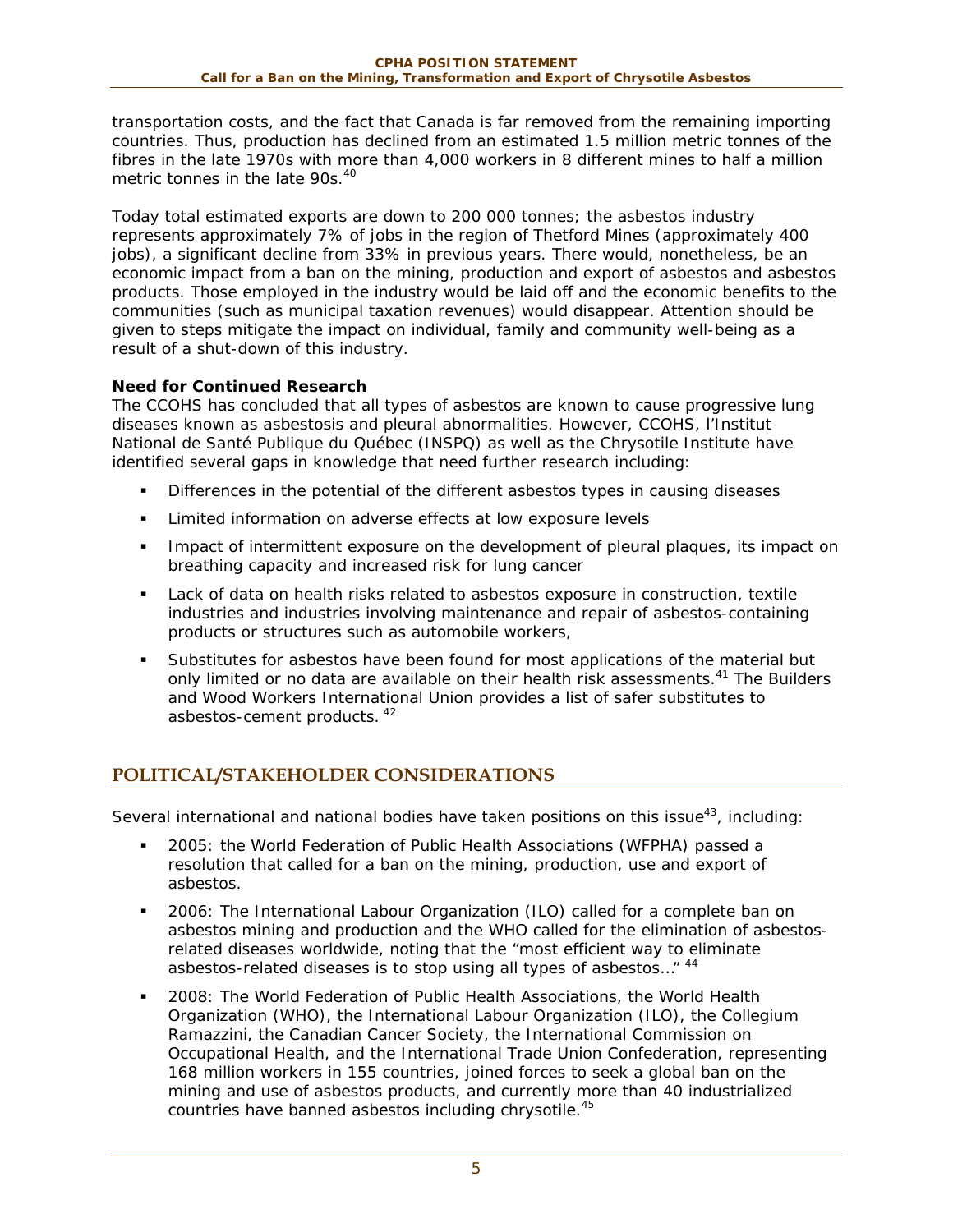2009: In August, the Canadian Medical Association passed a resolution calling for the banning of asbestos mining, production and export as well as the defunding of the Chrysotile Institute. In November, the American Public Health Association published a policy statement "Elimination of Asbestos" urging the US Congress to pass legislation and to use their worldwide diplomatic influence to support a ban on the mining, manufacture, sale, use, export, or import of asbestos-containing products both in the US and throughout the world.

## **CPHA POSITION**

The CPHA Board of Directors approved in June 2009 a CPHA position that called upon the Association to urge the Government of Canada to support the listing of chrysotile asbestos in the Prior Informed Consent provision related to the exportation of asbestos products to other countries under the Rotterdam Convention. CPHA did so, but received a subsequent request from a CPHA member encouraging the Association to revisit its position statement. At its December 2009 meeting, the CPHA Board of Directors instructed CPHA's Policy Department to convene a Working Group on Asbestos, to advise the Board as to what position CPHA should take on this issue. The WG reviewed the available evidence and proposed its recommendations to the Board's Policy Review Group in February 2010.

In late March 2010, after considering the WG's recommendations, the CPHA Board of Directors endorsed the Position Statement *Call for a ban on the mining, transformation and export of Chrysotile Asbestos,* which would include the following recommendations:

That CPHA calls once again on the Government of Canada to support the listing of chrysotile asbestos under the Rotterdam Convention, and as well urge the GOC to take actions to:

- 1) Introduce legislation to ban the mining, use, and export of asbestos
- 2) Cease funding the Chrysotile Institute
- 3) Establish a national surveillance system and registry for asbestos-related diseases and workers exposed to the various forms of asbestos with data storage for at least 40 years, including information on the diseases and exposure to the fibre from chrysotile asbestos
- 4) Provide just and adequate transition assistance income support and training for workers who would lose their jobs and financial assistance to communities that will be impacted as a result of the closure of the asbestos mines and production industry
- 5) Ensure complete removal and replacement of asbestos-containing vermiculite insulation in housing on reserves
- 6) Ensure that fair compensation is provided to people suffering from asbestos-related diseases as well as to First Nations people suffering from asbestos-related disease resulting from asbestos-containing vermiculite insulation used in housing on reserves in the 1960s through to the 1980s, and,
- 7) Ensure, along with Provincial and Territorial governments, that all public and commercial buildings have their asbestos-containing materials identified and managed to observe strict safeguards when repairs, removal and renovations are made.